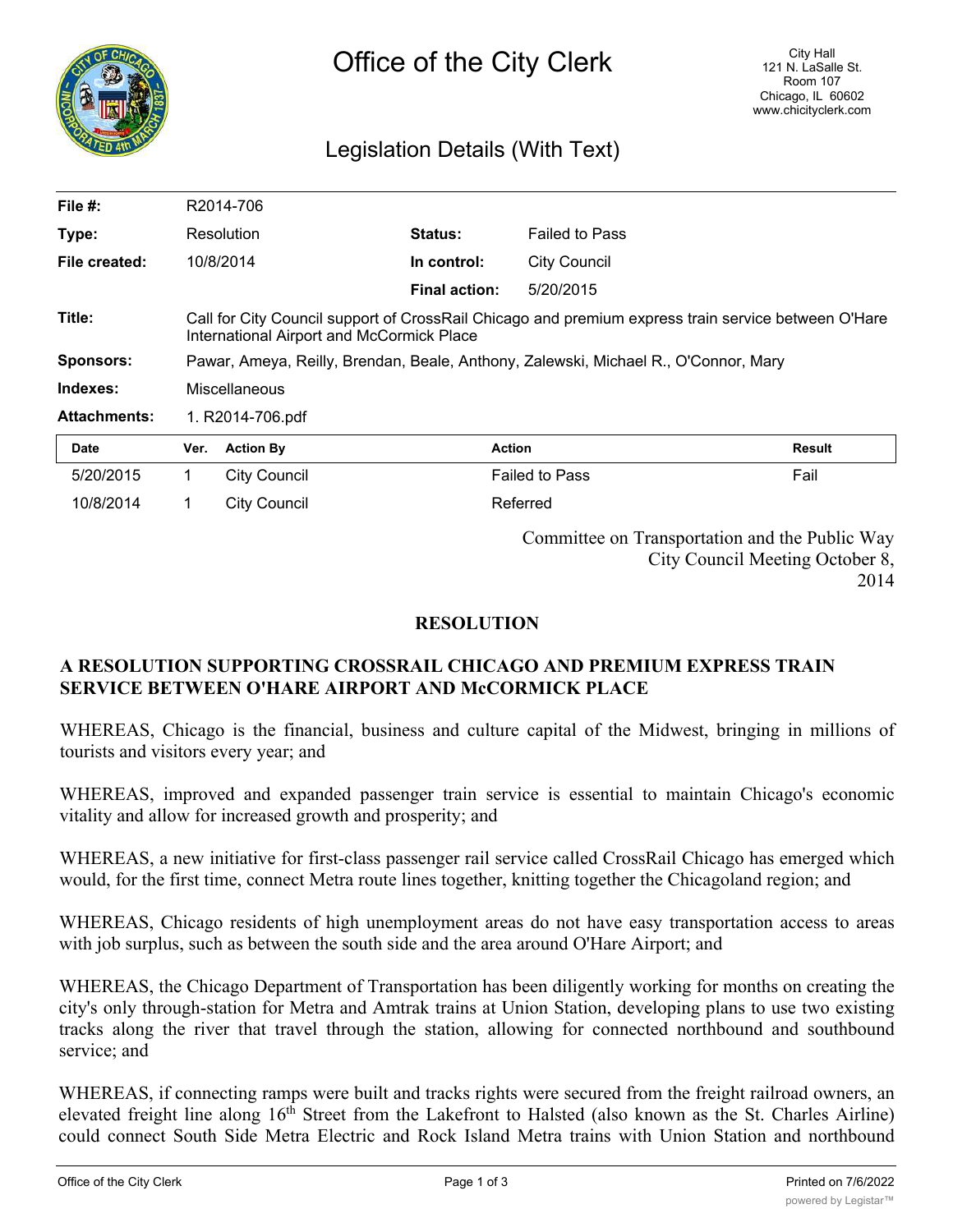## **File #:** R2014-706, **Version:** 1

Metra routes allowing for crosstown Metra and Amtrak service for the first time; and

WHEREAS, Metra currently serves O'Hare Airport along the North Central Line from Union Station to the O'Hare Transfer Station on the far eastern part of the airport; these tracks are owned by Metra from Union Station to Franklin Park and then owned by the Canadian National Railroad for the final three miles to the airport; and

WHEREAS, Metra service to O'Hare is less than once an hour during the week and not at all on weekends; passengers must take a shuttle bus from the O'Hare Transfer Station to the end of the people-mover to access the terminals, making service uncompetitive; and

WHEREAS, the CTA Blue Line currently serves O'Hare Airport but express trains are not feasible, given the limited capacity of the tunnels; and

WHEREAS, a Department of Aviation blue ribbon study in the last year of the Daley Administration considered whether a privately financed express train could be built along CTA right-of-way, recognizing the high unmet demand for premium train service from O'Hare and that our competitor cities around the world offer premium train service from their airports to their downtowns, but capacity constraints in the tunnels make such express service unfeasible; and

WHEREAS, the Chicago Department of Aviation is extending the people-mover all the way to the edge of the Metra O'Hare Transfer Station as part of a new consolidated rental car facility directly adjacent to the Metra O'Hare Transfer State, allowing for the first time in the history of O'Hare Airport convenient access to the terminals for Metra passengers; and

WHEREAS, current plans for the Department of Aviation's consolidated rental car facility, however, do not include a multi-modal train station as part of the O'Hare Transfer Station to take advantage of this once-in-ageneration opportunity to connect Metra passengers with the jobs and flights of O'Hare and instead only construct a parking lot; and

WHEREAS, Chicago is currently undergoing a nationwide search for the next Commissioner of the Department of Aviation who will have the opportunity to create a new direction, making the timing excellent for a study of premium Metra/Amtrak service from O'Hare to Union Station and McCormick Place; and

WHEREAS, London's Heathrow Express premium train service could serve as a model for Chicago as the premium trade operator is a profitable enterprise wholly owned by Heathrow Airport that runs an express train every 15 minutes along tracks owned by another public agency for a price between \$34 and \$45; and

WHEREAS, the Department of Aviation is one of the country's most innovative contracting public agencies, regularly procuring design-build-maintain-operate-finance contracts and many variations thereof, providing an opportunity to leverage the city's intellectual capital in innovative service delivery and concession models in procuring premium train service to the airport; and

WHEREAS, traffic congestion on the Kennedy and Dan Ryan Expressways is a permanent source of frustration and economic waste, with airport traffic a significant factor in increasing that congestion; increasing and improving train service can draw drivers and taxi passengers off the expressway, reducing traffic